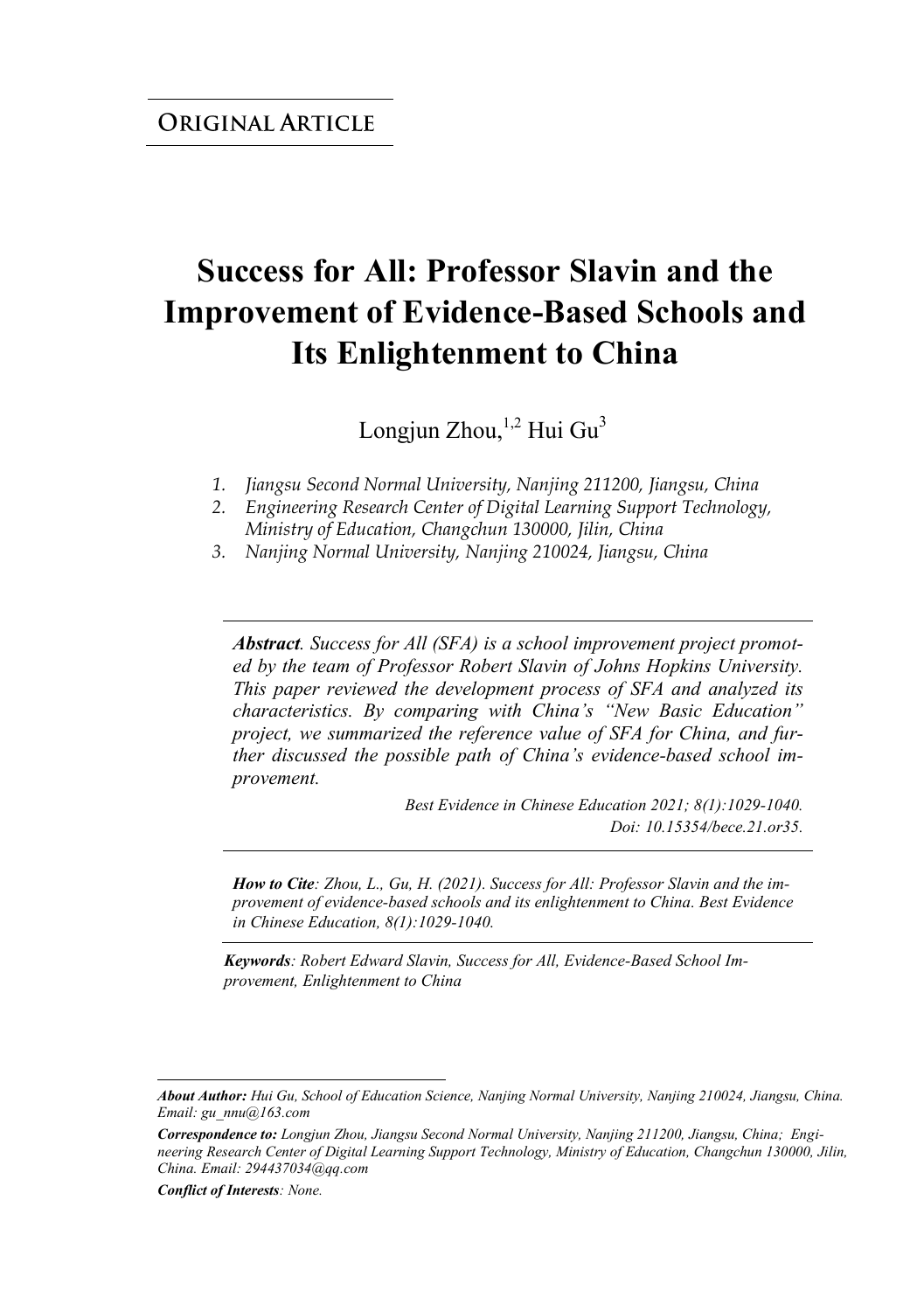ELPING schools, especially weak schools, improve the efficiency of education and teaching, and promote the quality of teaching is an important theme in educational research and practice. Over the years, with the joint efforts of re-ELPING schools, especially weak schools, improve the efficiency of education and teaching, and promote the quality of teaching is an important theme in educational research and practice. Over the years, with the joint effo remarkable results. This includes "Success for All" (SFA) led by Robert Slavin of Johns Hopkins University, "Direct Instruction" (DI) of Siegfried Engelmann of the University of Illinois, and "The Accelerated Schools" of Henry Levin of Stanford University. They are all helping students, especially those with disadvantaged family backgrounds and poor grades, through which they have achieved remarkable results in improving students' reading, math, and language skills. However, researchers have noticed that what works well in some schools may not be applicable in others (Borman et. al., 2002). In order to avoid the bias of results caused by a single independent research, and to achieve the best plan for the evaluation of student ability, a non-profit social science research institution operated by the American Institutions for Research (AR) funded by the Office of Elementary and Secondary Education of the US Department of Education - Comprehensive School Reform Quality (CSRQ) evaluated and compared the effectiveness and quality of 22 comprehensive school reforms. It was found that SFA relied on the wide coverage of schools (1,200) and applicable age (preschool-7th grade), the most research designs (41), the most valid conclusions (34), and a clear effect size ( $d =$ 0.18), thus getting the best evaluation (Slavin, 2007).

Chinese educators have also contributed greatly to the school improvement. As a successful school improvement project, SFA was the most important educational research and practice legacy of Professor Slavin. It undoubtedly provided an important reference for the work of Chinese colleagues. This paper will discuss the path of China's evidence-based school improvement on the basis of reviewing and summarizing the experience of SFA, hoping to find some new ideas for the reform and development of Chinese education.

#### **Success for All: How Professor Slavin Promoted School Improvement Based on Evidence**

Since 1986, Professor Slavin's team has been invited by Baltimore City Public Schools to develop a project that can ensure the success of all poor children, which became the origin of the SFA project. Professor Slavin and his team believed that a good school can

<sup>© 2021</sup> Insights Publisher. All rights reserved.

 $\circledcirc$   $\circledcirc$ Creative Commons Non Commercial CC BY-NC: This article is distributed under the terms of the Creative Commons Attribution-NonCommercial 4.0 License (http://www.creativecommons.org/licenses/bync/4.0/) which permits non-commercial use, reproduction and distribution of the work without further permission provided the original work is attributed by the Insights Publisher.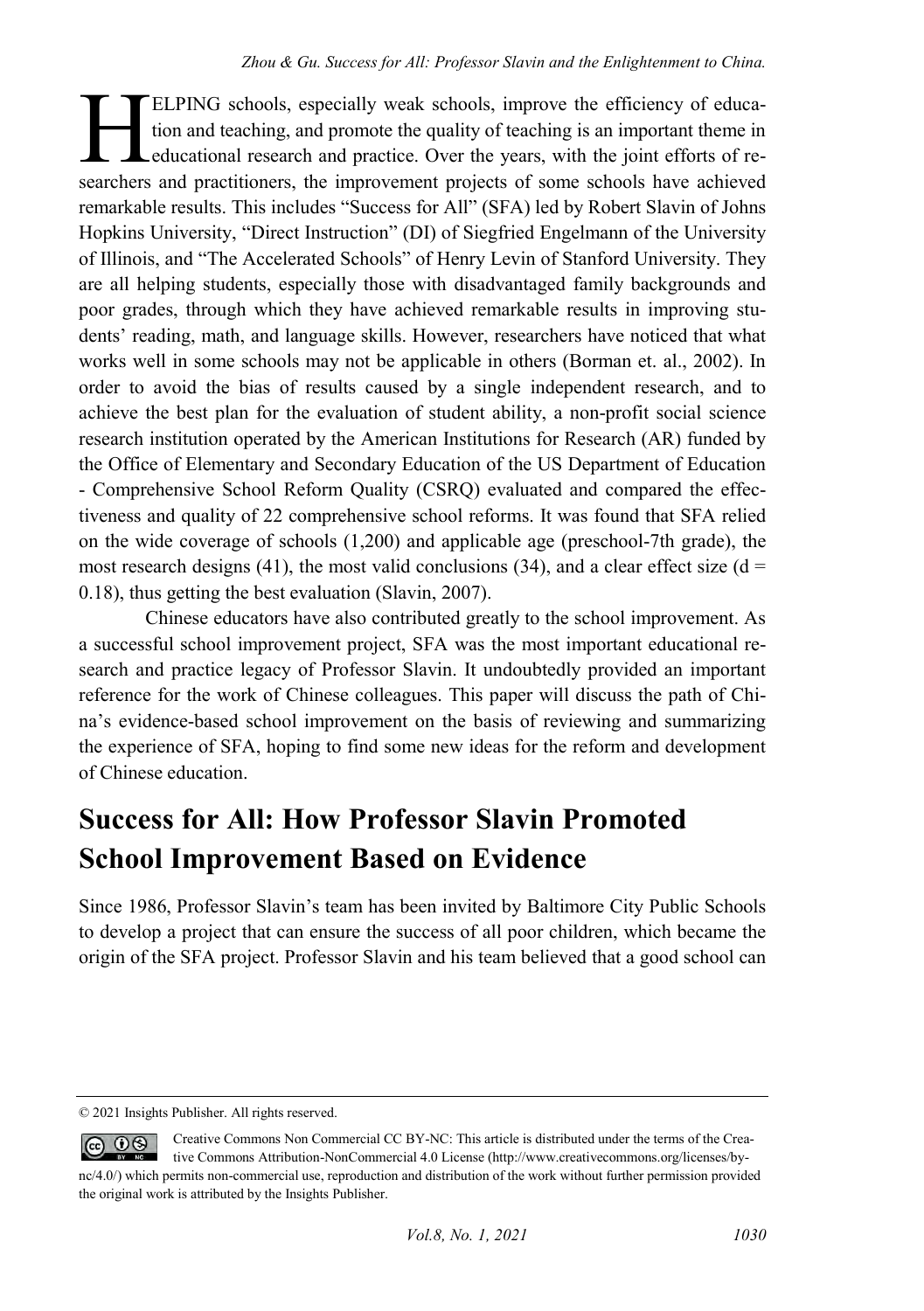develop more "adversity-resistant students", thereby helping those students with poor family backgrounds to obtain "counter-attack" in performance. However, helping students to read is an early key factor for students to achieve academic success. Therefore, the research team started from Cooperative Reading and gradually developed a school improvement plan that can provide comprehensive guidance for students from preschool to 7th-grade. Early interventions include ability grouping in the form of teaching organization-aka Joplin Plan (Slavin, 1987; Gutierrez & Slavin, 1992), classroom management strategies (Evertson et al, 2000), and one-to-one student reading improvement program (Pinnell et al., 1988; Pinnell et al., 1994), teacher professional development path (Perry et. al., 1999); etc. These actions were integrated into the early SFA plan.

The early intervention has achieved obvious results. Since then, the research team has turned its attention to a wider range of areas. On the one hand, the SFA plan began to pay attention to the impact of related interventions on second language acquisition. Because when teaching children from poor families, a large number of students come from families whose mother tongue is not English, it has partially demonstrated the positive effect of the SFA program on bilingual learning. At the same time, when teaching reading, learning phonics & phonological awareness, which is an important part of English learning like Chinese phonetic alphabet (Pin Yin in Chinese), is extremely conducive to the rapid grasp of English pronunciation and writing. Studies have found that this has a significant positive impact on the English learning of Spanish, Colombian, Mexican and Chinese students (Calderon et al., 1998; Cheung & Slavin, 2005; Slavin & Madden, 1999; Ross et al., 1996). In addition, Borman et al. also conducted a longitudinal follow-up survey of Baltimore school students and found that by the eighth grade, these students' performance in standardized reading was still significantly better than the early control students (Borman et al., 2003). On the other hand, the SFA project team also explored the auxiliary teaching and evaluation of electronic software. The research team used Reading Reel and Alphie's Alley. The former is software that helps students to learn vocabulary in the form of animation, and the latter is software that helps teachers to plan lessons and evaluate students. After three sets of comparative experiments, it was found that the students who used Reading Reel and Alphie's Alley performed better than those who only participated in the SFA program and only participated in the SFA tutor guidance (Chambers et al., 2007; Chambers et al., 2005a; Chambers et al. al., 2005b). So far, SFA has achieved great success. It has become one of the most effective and evidence-based education-based school improvement programs in the United States.

After CSQR integrated 41 SFA experiments, it is found that the effect size of SFA on students is  $d = 0.18$ . Although 0.18 was a small effect size, in the field of education, large-scale random intervention programs such as SFA could achieve an effect size of about 0.2 was already a very exciting result. This showed that the effect of SFA was significant, and its actions could provide strong evidence for the formulation of education policies. The success of SFA is largely due to the design, implementation and improvement of each of its interventions based on scientific evidence; and in the process of continuous iteration, a robust, systematic, high promotion value, and effective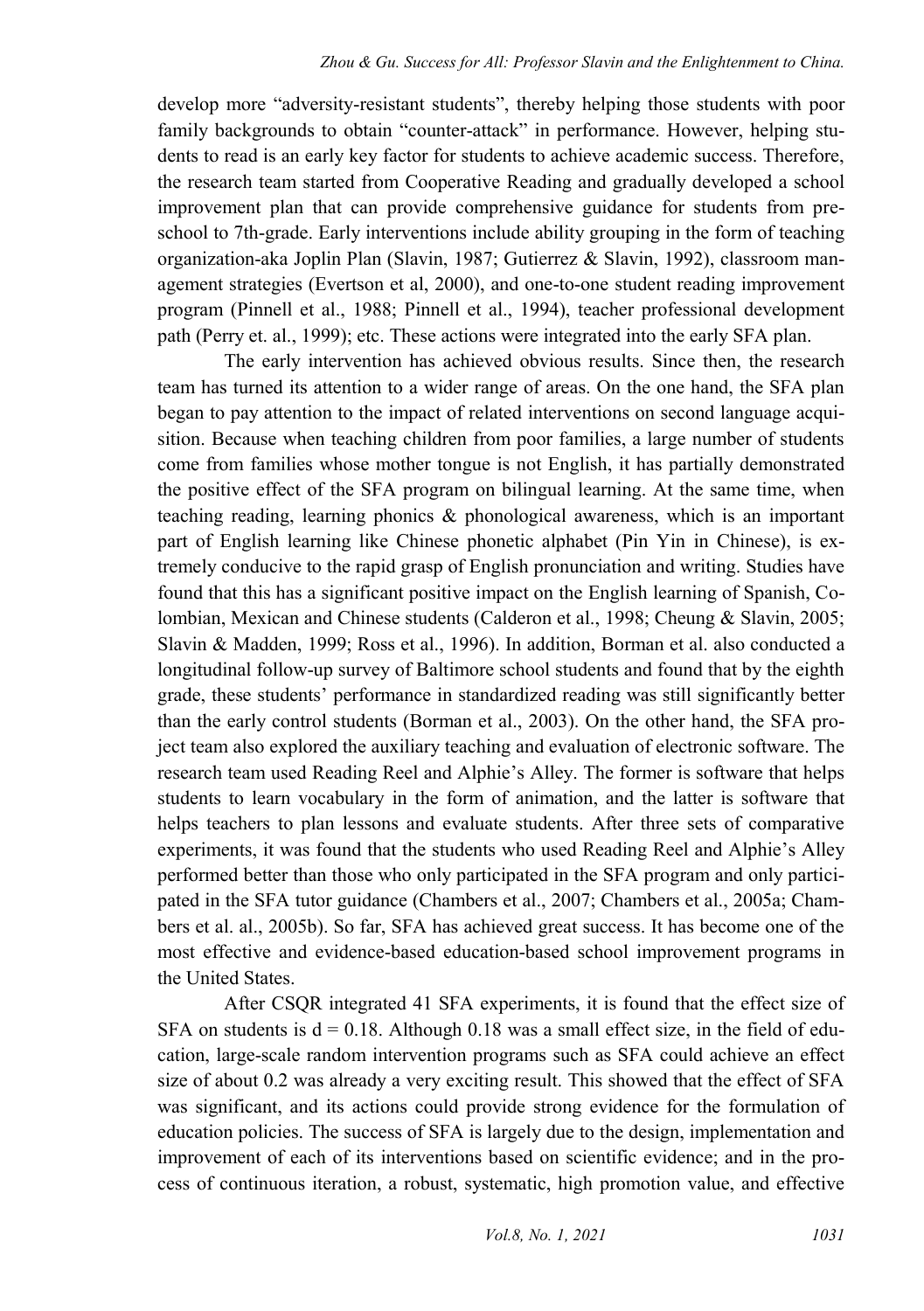intervention method has been formed. In this way, more schools will benefit in a larger scale. These proven methods include:

#### *Flexible Class Schedule and Class Placement Mode*

Based on the research of Evertson et al. (2000), the SFA plan uses 90 minutes as a course unit to make the classroom rhythm compact and efficient. What teachers have to do is to improve class management strategies and use time efficiently. However, due to the large differences in the abilities of students in a class, efficient teaching is challenged. Therefore, students in the SFA program should pass a test before participating in the reading program and be reclassified. This type of teaching has the following advantages: First, teachers can better teach per their aptitude to meet the different learning needs of students with different abilities. Second, teachers do not need to group in class for separate guidance when teaching, which not only improves the rhythm of the course, but also increases the efficiency of the class. Third, the class size after re-grouped is smaller than the original class size, which helps teachers pay more attention to students and accumulate teaching experience and skills.

#### *Rich and Diverse Teaching Resources*

In order to meet the different reading needs of students from preschool to seventh grade, SFA has designed different curriculum plans. In the teaching materials book provided by SFA, these activities will be integrated according to the physical and mental laws of student development, and the key points, goals, and maxims of teaching will be put forward. It provides teachers with a set of teaching systemic materials for almost all the ability development needs of students. In the pre-school stage, these materials were called Curiosity Corner and Kinder Corner by the SFA research team; after that, SFA provided Reading Roots, Reading Wings and Reading Edge course materials for the beginner, intermediate and middle school students, respectively. In addition to providing teaching materials and books, SFA also provides comprehensive guidance on activities corresponding to the development needs of students, student evaluation record sheets after teaching, evaluation methods and evaluation questions, which provide teachers with direction guidance.

#### *Professional "Coordinator" Guidance*

In order to realize the smooth development of the project, SFA has set up a project "coordinator", which mainly includes two roles: one is the facilitator for the entire project operation; the other is the tutor for coordinating courses, teachers, students, and equipment. A school generally has a facilitator, whose main job is to organize periodic student assessments, lectures and lectures, and teacher training, select the appropriate learning stage for students, and help teachers improve their work; etc. In this process, the coordinator is not an evaluator, supervisor or vice-principal, but a supporter of teacher development. Therefore, many coordinators themselves are excellent and ex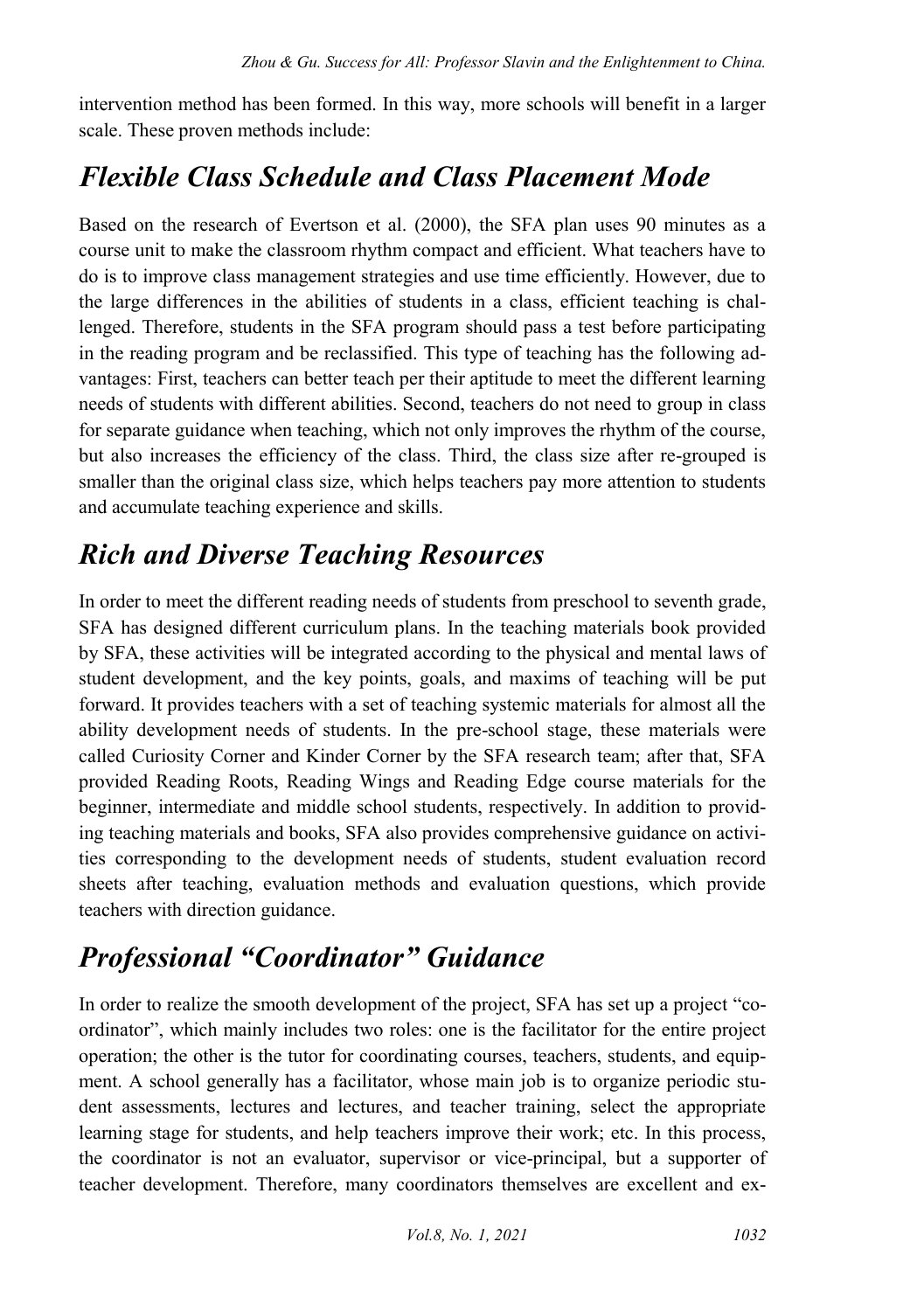tremely experienced teachers. A school can have multiple tutors. When instructing students, they often adopt one-to-one guidance, assess students' progress, determine priority development abilities and teaching materials, combine class teaching, learn to read by reading, and actively communicate with class instructors.

#### *Emphasize Fairness and Full Participation*

According to the original purpose of the SFA plan, in order to promote educational equity, helping students from poor families to develop better. First of all, SFA plans to conduct school selection before officially introducing schools. It generally selects disadvantaged schools that are dominated by non-white students such as Latino or African descent. Secondly, before the school is ready to accept the plan, teachers will vote to decide whether to participate. It will only be introduced when more than 90% of school teachers show a positive attitude towards this plan. Finally, the school will inform the parents of the rules of the plan and sign an agreement to protect the parents' right to know the plan; if the parents refuse to participate, the children will not be included in the school improvement plan. These three steps ensure that all participants initially have a positive attitude to promote the complete operation of the entire program. After the plan is launched, SFA will also obtain parental support and participation through various methods such as home visits, sending text messages to parents, parent-child reading, and family-school activities.

## **What Can We Learn? Enlightenment of Evidence-Based School Improvement in a Comparative Perspective**

In the process of China's education reform and development, school improvement is also a task that all parties attach great importance to. In the process of long-term exploration, Chinese educators have also discovered some ways to improve schools with Chinese characteristics.

Among the many local school reforms in China, the most influential one with the most complete system and the longest continuous practice is undoubtedly the "new basic education" reform. For a long time, excessive emphasis on test scores has made it difficult to cultivate the talents China needs. This is the main problem that China's basic education has been widely criticized. In this regard, Professor Lan Ye from East China Normal University put forward the basic education reform idea of "new basic education" and put it into practice (Feng & Xiang, 2018). In 1994, Professor Lan Ye began to construct the theory of "new basic education"; by 1999, it entered the stage of promotion and developmental research; so far, it has entered a stage of gradual enrichment and vigorous growth in theory and practice. The research and experiment of "new basic education" have gone through nearly 30 years. It has become a model of school improvement with far-reaching influence and Chinese characteristics.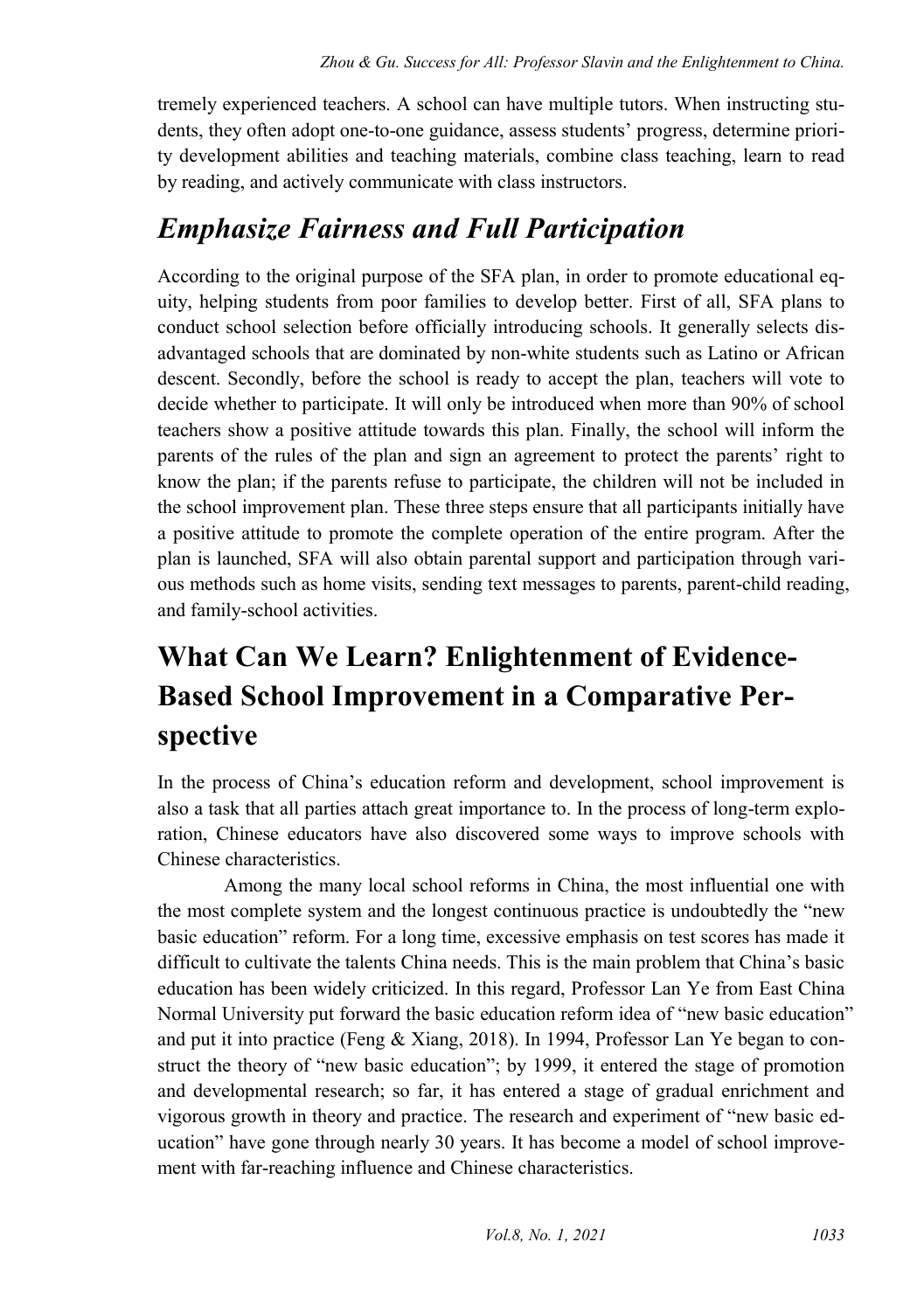This project, starting from the full and complete development of "life", highlights the dominant position of learners, and builds a complete system of classroom teaching, teacher development, class construction, and school management. Its ultimate goal is to promote the healthy and comprehensive development of students. It is an educational reform that is jointly promoted by Chinese local researchers and front-line workers, combines educational theory and practical exploration, and meets the needs of cultivating new talents in the 21st century (Ye, 1999). Such a change has impacted the traditional educational concepts and strengthened the student-centered view of teaching in a considerable range, through which a distinctive, flexible and effective teaching mode and curriculum system have formed. Eventually it became a representative project for the improvement of Chinese local schools in the new era (Liu, 2003). Similar to SFA, the experiments of "New Basic Education" are all educational reform projects based on school improvement. There are many similarities between the two in terms of value pursuit, implementation methods and research drive.

### *First of all, both uphold the student-centered teaching concept, and make every student fully developed as the value pursuit.*

In terms of curriculum, SFA always focuses on the development of students, and strives to solve the reading problems of students in weak schools, so that students can increase students' enthusiasm and autonomy through group cooperation, thereby improving students' reading ability. Meanwhile, the SFA program will also set up different reading courses for students at different levels to achieve personalized reading teaching as much as possible. China's "New Basic Education" experiment also has a lot of measures focusing on individualized learning of students and helping disadvantaged schools and students. Both of them embody a strong value trend of emphasizing educational equity.

## *Second, both have adopted a comprehensive reform approach to advance, and attach importance to the participation of multiple subjects.*

The reform of the SFA model was originally intended to improve the reading level of the students in the lower grades of weak schools. However, with the advancement of experimental reforms, the SFA model not only includes reading teaching, but also involves the psychological aspects of students, and finally developed into an effective teaching paradigm for bilingual teaching and non-native English teaching. In order to promote school reform and ensure the effect of intervention, SFA has also formed a package plan including research support, teaching optimization, leadership improvement, and home-school cooperation. It has fully mobilized the power and resources of schools, families and communities. At the same time, with the support of the government and enterprises and other social forces, the participants have realized diversifica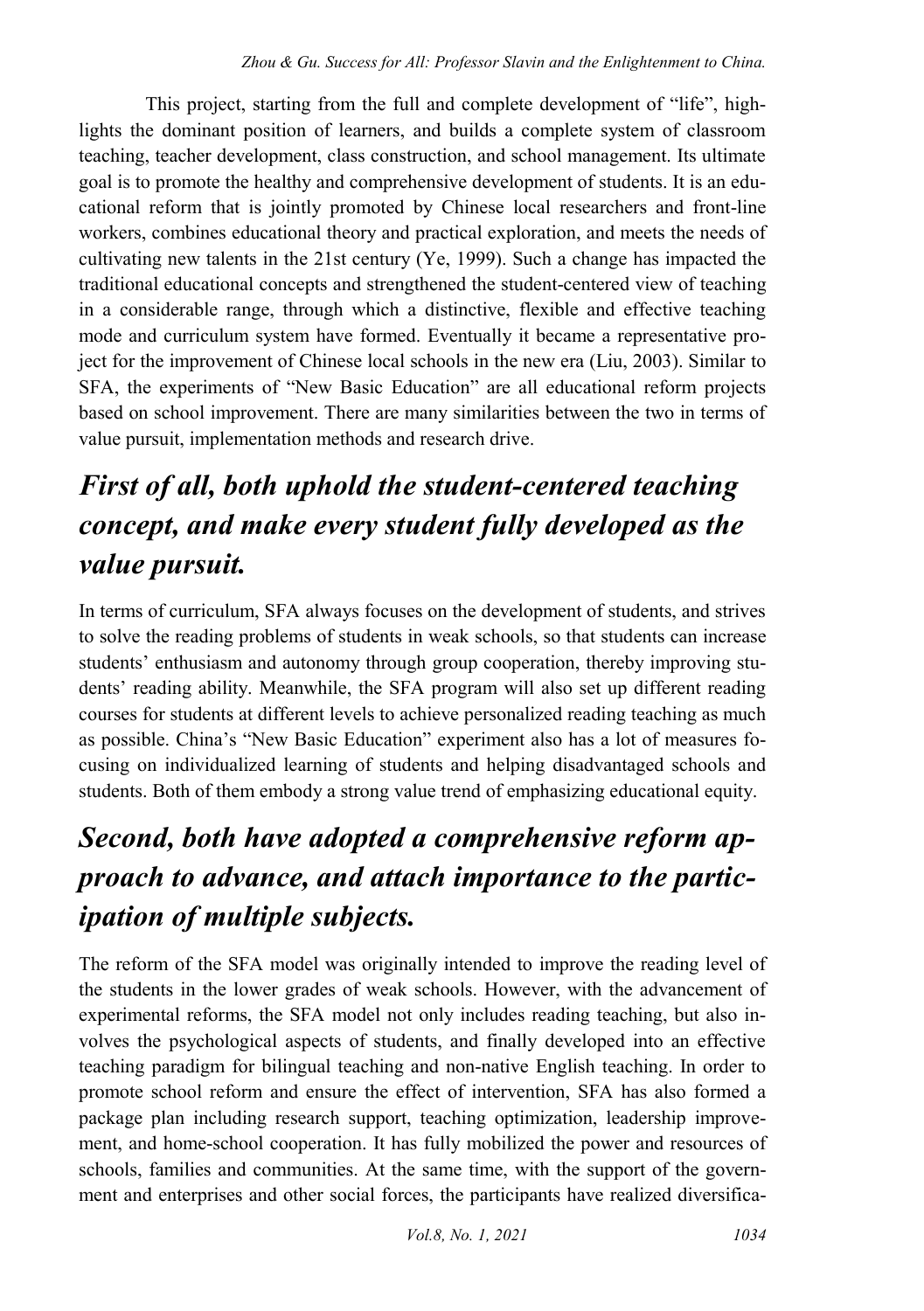tion. The "New Basic Education" experiment also showed such characteristics in the process of organization and implementation. Researchers in the theory of education system ecology represented by the American psychologist Bronfenbrenner (1979) believed that the development of human beings is affected by multiple environmental factors. Through mutual restriction and mutual connection among various elements, children's development and understanding will be enriched continuously. Both of these projects have achieved the joint participation of schools, families and communities, and the joint efforts of multiple parties have contributed to success.

## *Third, both are based on full cooperation between scholars and schools, and school improvements implemented with the support of academic research.*

As mentioned earlier, during the implementation of SFA, Professor Slavin and his team provided solid research support for the reform of the school. This support is not only reflected in the provision of relevant teaching resources and teaching models for the implementation of reforms, but also in the implementation of recommendations and interventions based on research evidence. This ensures that relevant reforms can be carried out in the right direction, while also being able to adjust specific measures in a timely manner based on feedback. The "new basic education" was initiated by scholars when it was implemented. Starting from theoretical research and then promoting practical improvement, throughout the implementation process, a research-driven, theorypractice-combined approach was adopted. From this perspective, these two school improvement projects are different from the reform efforts carried out by the schools themselves, and both reflect obvious research-leading characteristics.

Although the two projects have the same characteristics as above, it is undeniable that there are also differences between the two. Although the "New Basic Education" is a far-reaching school improvement project in China, it has also made outstanding contributions to the reform of China's education. But so far, such efforts still suffer from insufficient scientific evidence, improper grasp of the model, unclear interpretation of the rules, and difficulty in popularizing experience. The reason for this is largely due to the fact that many Chinese school improvement projects, including "new basic education", are not based on scientific evidence, but rely more on experience and feelings. For a long time, in China's education reforms, the gradual empiricist reform model is often emphasized, that is, reforms are carried out in accordance with past experience and subjective wishes while ignoring scientific evidence (Zhang, 2007).

This makes it difficult for people to objectively judge the actual effect of a certain reform. Furthermore, due to the lack of scientific evidence, even if a certain reform achieves the expected results, we still cannot know exactly what factors have led to such a success under what conditions. Therefore, it is even more difficult to know to what extent such success reveals the scientific laws of education and teaching, and to what extent can it be promoted and valued. As a representative project of evidencebased school improvement, SFA may be able to provide us with reference to solve this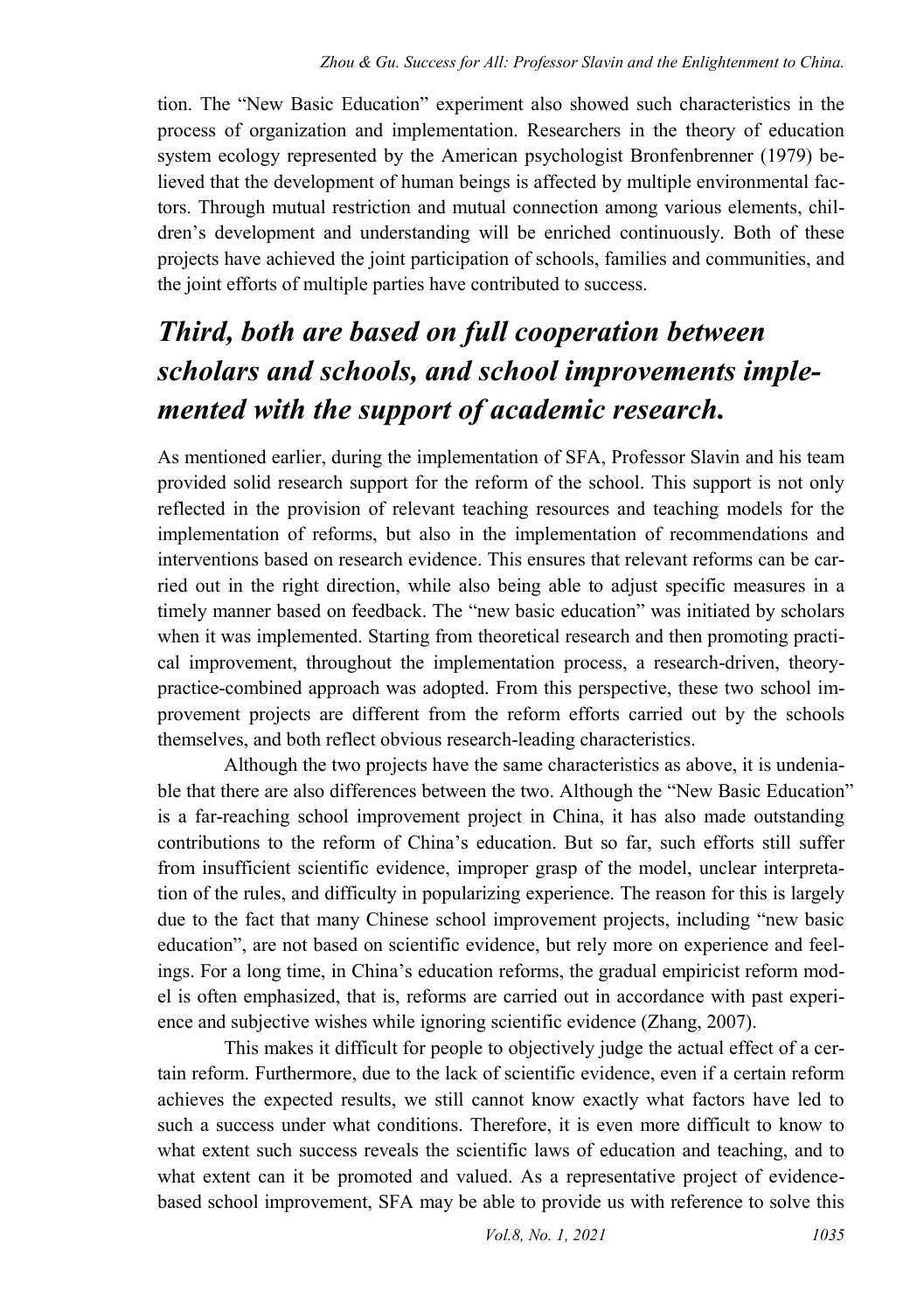problem in China. As an outstanding scholar of evidence-based education research and reform, Professor Slavin has spent his life exploring the methods and paths of evidencebased education. In the implementation of the SFA project, on the one hand, any intervention is based on the evidence of previous studies.

On the other hand, during the implementation of the project, rigorous experimental interventions were also implemented. So that researchers and practitioners can accurately grasp and evaluate the effect of project implementation and its mechanism of action. In this way, we can get rid of the chronic problem of empirical school improvement projects and help find more targeted and effective school reform measures. This is probably the most worthy place for Chinese schools to learn from.

## **What Can We Do? Possible Approaches to China's Evidence-Based School Improvement**

From the perspective of the advancement and improvement process of SFA, research methodology based on educational experiments and quasi-experiments has become an important support for the reform of the program. In the reform, the use of evidence as the basis for selected programs will enable education to enter a virtuous circle of innovation, evaluation, and gradual improvement (Slavin, 2013). But it needs to be pointed out that due to the differences in national conditions and teaching conditions, when we learn from the experience of SFA, we first need to demonstrate the possibility of learning.

First, as far as the overall policy environment is concerned, China has issued a series of policy documents and emphasizes the application of evidence in the educational decision-making and reform process. However, we are not like the United States, requiring all important education reforms at the national level to be based on evidence and educational scientific research. As a result, many of the current decisions and reforms in China are still based on feelings, experience and even the consciousness of officials. Therefore, the scientific awareness and quality of educators need to be greatly improved.

Second, in terms of the implementation conditions of evidence-based school improvement, Chinese schools need to implement teaching in accordance with the national curriculum standards and syllabus during the teaching process. Therefore, the teaching autonomy of schools and teachers is greatly restricted. This makes the selection and implementation of intervention measures face more restrictions and difficulties in the process of promoting school improvement.

Third, because of the evidence-based research and reform of education, it is still a new thing for China. Therefore, there are deficiencies in the research staff and research level. There is also a lack of accurate and effective measurement tools suitable for the local area, which makes us have more difficulties in measurement and analysis to deal with in the process of carrying out evidence-based education reform.

This means that China must do something and not do something in the process of promoting evidence-based school improvement. In other words, it is necessary to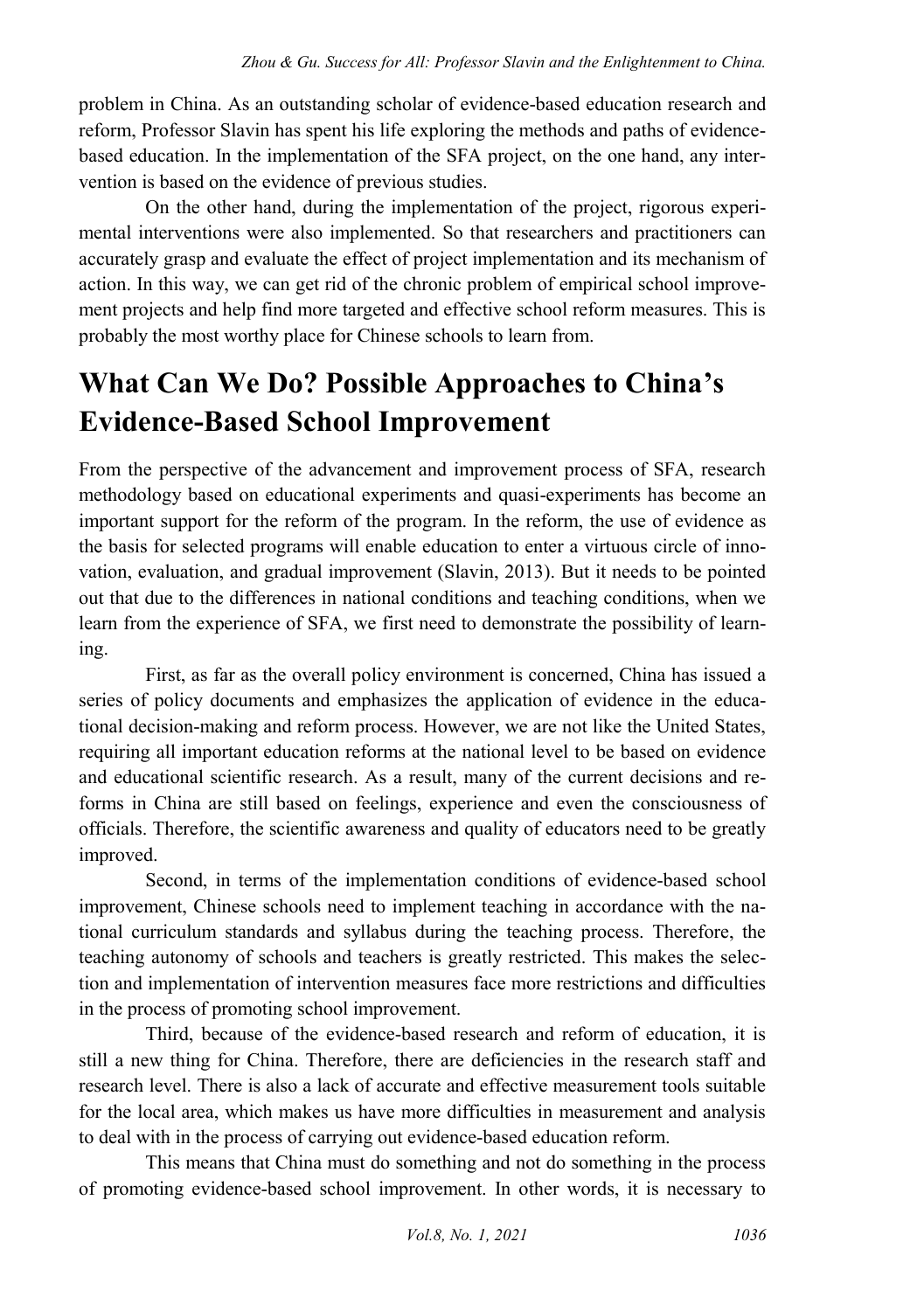explore the evidence-based school improvement road with Chinese characteristics based on the national conditions and education of the country.

- (i) Whether they are policy makers, researchers, principals or frontline teachers, they all need to firmly establish a scientific outlook on development. In the reform and development of education, it is necessary to strengthen the awareness of evidence and truly achieve decision-making and teaching based on evidence. To achieve this, the government not only needs to further strengthen the requirements for evidence at the institutional level, but also requires researchers to change the style of study and vigorously strengthen empirical research; further, schools need to pay more attention to the acquisition and use of evidence in the reform process.
- (ii) It is necessary to vigorously strengthen and promote educational experimental research in China. As far as the current research status of domestic school improvement is concerned, most of the research is still speculative research, and a small amount of empirical research is mostly statistical description and correlation analysis. Although this type of research can help understand the status quo and influencing factors of specific educational phenomena, it is difficult to conduct causal analysis. In education empirical studies without a control group, there would be a risk of biased estimation of the intervention effect (Cheung & Slavin, 2016). To solve this problem, technically, the best way is to carry out rigorously designed experimental research. Only in this way can we provide more robust scientific evidence for school improvement based on more empirical research.
- (iii) Efforts should be made to solve the problem of measurement methods and tools. In the process of school improvement in China, they are often good at reforming teaching and management models. However, due to the lack of authoritative and scientific measurement tools suitable for China conditions, many school improvement plans are unable to accurately report actual effects, influencing factors, and mechanism of action, so it is difficult to summarize their truly effective scientific laws. To solve this problem, the only way to increase scientific research is to develop measuring tools suitable for China's national and teachings conditions, and truly solve the problem of "can be measured and measured more accurately".
- (iv) As mentioned earlier, successful evidence-based school improvement projects are the result of the cooperation of multiple parties. From the current reality of China's education reform and development, it can be known that the transformation of school improvement from experience-based to evidence-based cannot be accomplished with the efforts of one party alone. In terms of education evidence-based research and reform itself, it also requires close cooperation between researchers and practical work. It is impossible to obtain effective and robust evidence only by speculative "rocking chair" research, let alone evidence-based school improvement. Therefore, this must be a process from cooperation to win-win. In other words, the road of evidence-based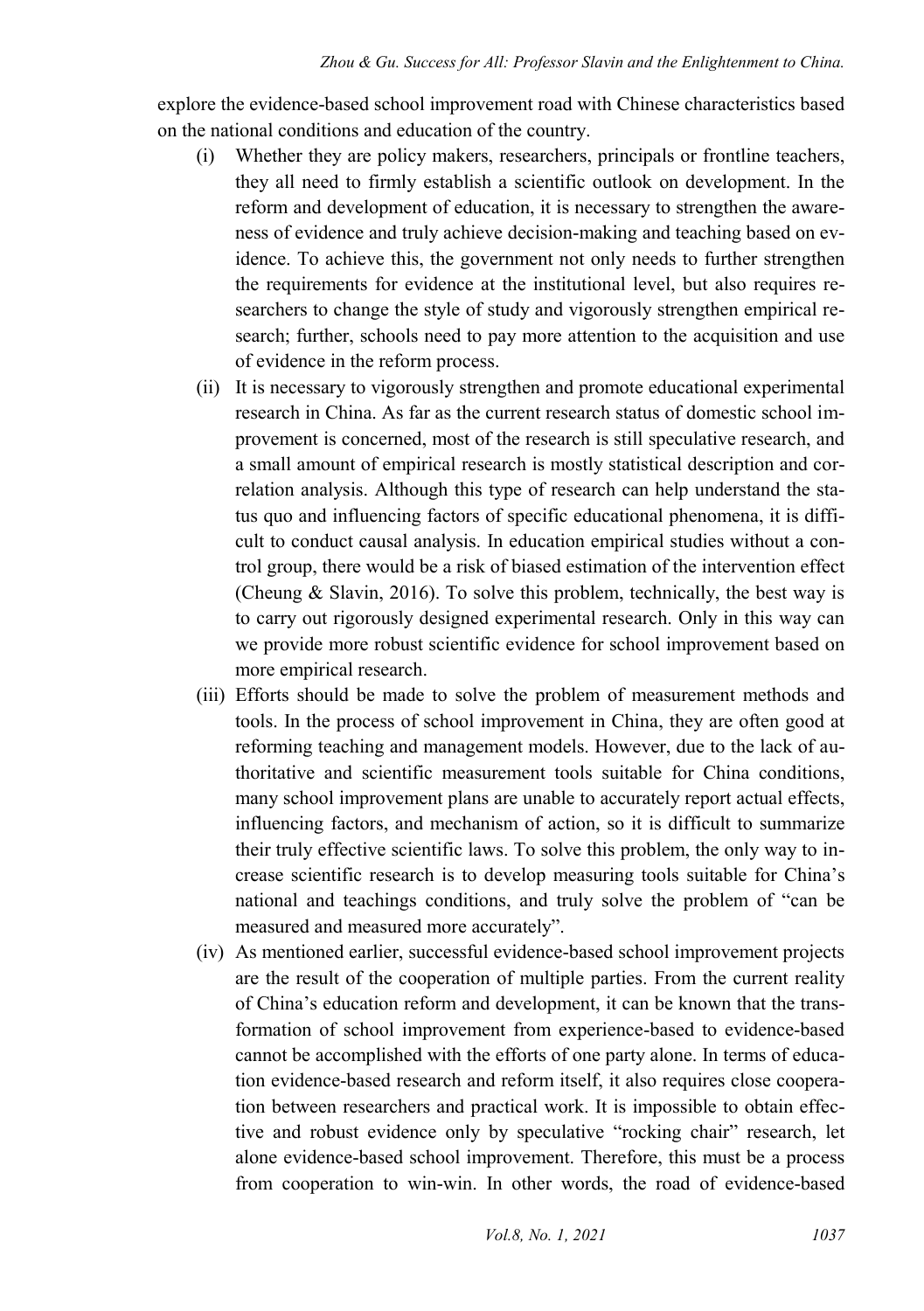school improvement must be the road of mutual dependence and promotion between theory and practice.

Professor Slavin and his team have presented a successful evidence-based school improvement path for educators around the world through the SFA project. Although the situation in different countries is not the same, the idea and path of evidencebased school improvement based on scientific research to promote the achievement of reform goals has shown its universal value. This is especially important for a country like China that has long been accustomed to advancing reforms through experience. After decades of rapid economic development in China, its education reform, like reforms in other fields, has entered the "deep water zone." Under such circumstances, reforms based solely on experience have increasingly shown its risks. Relying on scientific evidence to promote reforms steadily has become the only way for China's education reform and development. This road is not easy, but it is full of hope. In this process, Professor Slavin's outstanding work in the field of evidence-based research will continue to guide the researchers and practitioners to move forward like a lighthouse!

We would like to commemorate the respected Professor Slavin with this article.

#### **References**

- Borman, G.D., Hewes, G.M., Overman, L.T., & Brown, S. (2002). Comprehensive school reform and student achievement. A Meta-Analysis. John Hopkins University, Baltimore. [https://medicine.yale.edu/childstudy/res](https://medicine.yale.edu/childstudy/research/Images/Borman%20meta-analysis_tcm943-22549.pdf) [earch/Images/Borman%20meta](https://medicine.yale.edu/childstudy/research/Images/Borman%20meta-analysis_tcm943-22549.pdf)[analysis\\_tcm943-22549.pdf](https://medicine.yale.edu/childstudy/research/Images/Borman%20meta-analysis_tcm943-22549.pdf)
- Borman, G.D., Hewes, G.M., Overman, L.T., & Brown, S. (2003). Comprehensive school reform and achievement: A meta-analysis. *Review of Educational Research*, 73(2):125-230. DOI: [https://doi.org/10.3102/0034654307300](https://doi.org/10.3102/00346543073002125) [2125](https://doi.org/10.3102/00346543073002125)
- Bronfenbrenner, U. (1979). The Ecology of Human Development: Experiments by

Nature and Design. Cambridge, MA: Harvard University Press.

- Calderón, M., Hertz-Lazarowitz, R., & Slavin, R. (1998). Effects of bilingual cooperative integrated reading and composition on students making the transition from Spanish to English reading. *The Elementary School Journal*, 99(2):153-165. DOI: <https://doi.org/10.1086/461920>
- Chambers, B., Abrami, P.C., Tucker, B.J., Slavin, R.E., Madden, N.A., Cheung, A., & Gifford, R. (2005a). Computerassisted tutoring in Success for All: Reading outcomes for first graders. [https://www1.successforall.org/wp](https://www1.successforall.org/wp-content/uploads/2016/02/Computer_Tutor_11_20_05.pdf)[con-](https://www1.successforall.org/wp-content/uploads/2016/02/Computer_Tutor_11_20_05.pdf)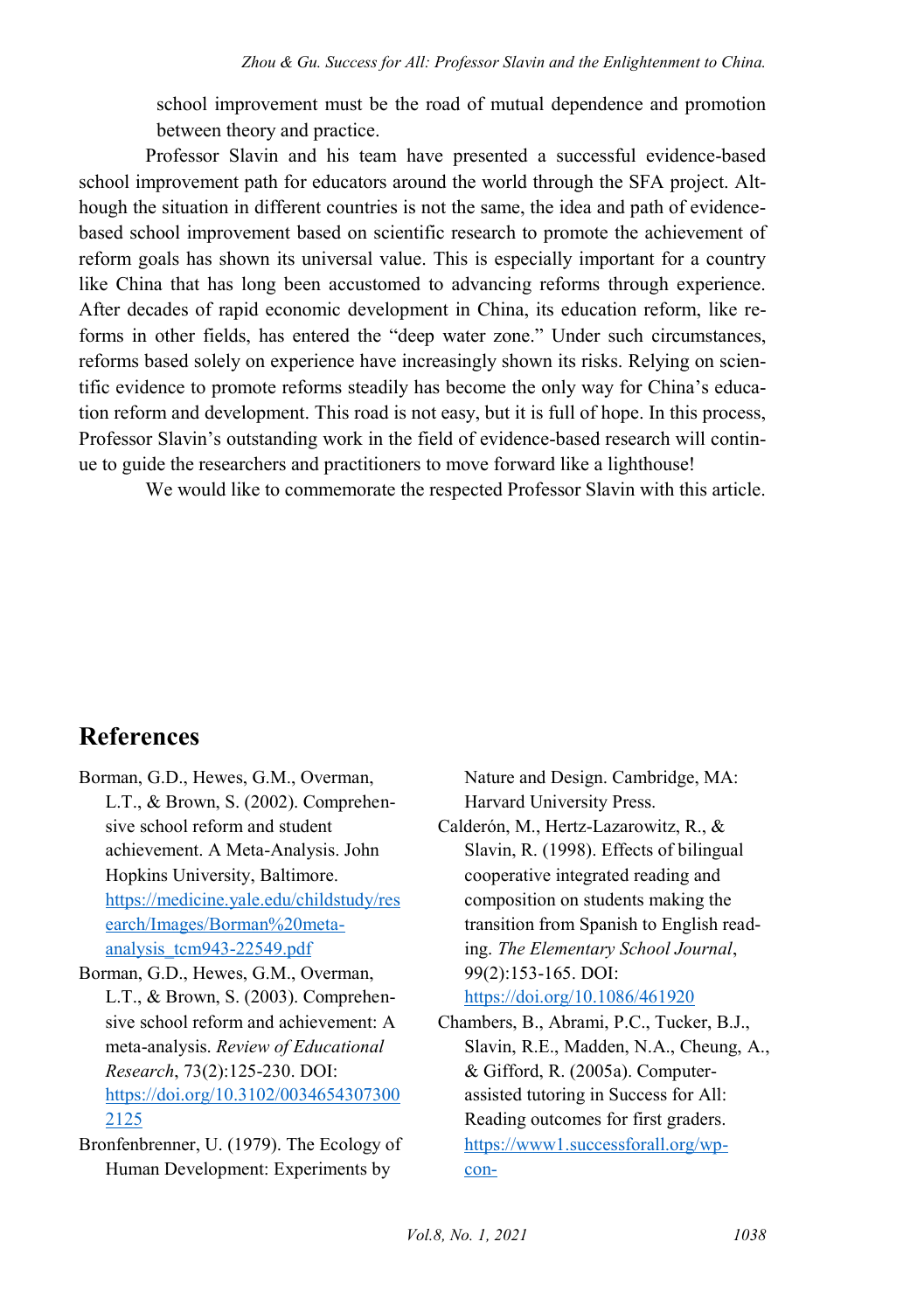tent/uploads/2016/02/Computer\_Tutor\_ 11\_20\_05.pdf

- Chambers, B., Cheung, A., Madden, N., Slavin, R., & Gifford, R. (2007). Embedded multimedia: Using video to enhance reading outcomes in Success for All. In Effective Instruction for Struggling Readers K-6 (pp.37-54). Teachers College Press.
- Chambers, B., Slavin, R.E., Madden, N.A., Cheung, A., & Gifford, R. (2005b). Enhancing Success for All for Hispanic students: Effects on beginning reading achievement. Success for All Foundation.

[https://files.eric.ed.gov/fulltext/ED4853](https://files.eric.ed.gov/fulltext/ED485350.pdf) [50.pdf](https://files.eric.ed.gov/fulltext/ED485350.pdf) 

- Cheung, A., & Slavin, R.E. (2005). Effective reading programs for English language learners and other languageminority students. *Bilingual Research Journal*, 29(2):241-267. DOI: [https://doi.org/10.1080/15235882.2005.](https://doi.org/10.1080/15235882.2005.10162835) [10162835](https://doi.org/10.1080/15235882.2005.10162835)
- Cheung, A.C., & Slavin, R.E. (2016). How methodological features affect effect sizes in education. *Educational Researcher*, 45(5):283-292. DOI: [https://doi.org/10.3102/0013189X16656](https://doi.org/10.3102/0013189X16656615) [615](https://doi.org/10.3102/0013189X16656615)
- Evertson, C.M., Emmer, E.T., & Worsham, M.E. (2003). Classroom management for elementary teachers (6th Edition). Boston: Allyn and Bacon.
- Feng, B., & Xiang, S. (2018). A Review of China's New Basic Education Research in the Past Fifteen Years: Based on the Statistical Analysis of China HowNet. *Journal of Shanghai Educational Research*, 37(10):5-10. [Chinese] DOI: [https://doi.org/10.16194/j.cnki.31-](https://doi.org/10.16194/j.cnki.31-1059/g4.2018.10.002) [1059/g4.2018.10.002](https://doi.org/10.16194/j.cnki.31-1059/g4.2018.10.002)
- Gutierrez, R., & Slavin, R.E. (1992). Achievement effects of the nongraded elementary school: A best evidence synthesis. *Review of Educational Research*,

62(4):333-376. DOI: [https://doi.org/10.3102/0034654306200](https://doi.org/10.3102/00346543062004333) [4333](https://doi.org/10.3102/00346543062004333) 

Liu, D. (2003). The voice of the times of China's basic education reform—Lan Ye's thoughts on basic education reform. *Educational Science Research*, 14(6):9- 12.

[https://www.cnki.com.cn/Article/CJFD2](https://www.cnki.com.cn/Article/CJFD2003-JYKY200306002.htm) [003-JYKY200306002.htm](https://www.cnki.com.cn/Article/CJFD2003-JYKY200306002.htm) 

- Perry, N.E., Walton, C., & Calder, K. (1999). Teachers developing assessments of early literacy: A community of practice project. *Teacher Education and Special Education*, 22(4):218-233. DOI: [https://doi.org/10.1177/0888406499022](https://doi.org/10.1177/088840649902200404) [00404](https://doi.org/10.1177/088840649902200404)
- Pinnell, G.S., DeFord, D.E., & Lyons, C.A. (1988). Reading Recovery: Early intervention for at-risk first graders. Arlington, VA: Education Research Services, pp. 84.
- Pinnell, G.S., Lyons, C.A., DeFord, D.E., Bryk, A.S., & Seltzer, M. (1994). Comparing instructional models for the literacy education of high-risk first graders. *Reading Research Quarterly*, 29(1):8- 39. DOI[: https://doi.org/10.2307/747736](https://doi.org/10.2307/747736)
- Ross, S.M., Nunnery, J. & Smith, L.J. (1996). Evaluation of Title I Reading Programs: Amphitheater Public Schools, Year 1: 1995–96, Memphis: University of Memphis, Center for Research in Educational Policy.
- Slavin, R.E. (1987). Ability grouping in elementary schools: Do we really know nothing until we know everything? *Review of Educational Research*, 57(3):347-350. DOI: [https://doi.org/10.3102/0034654305700](https://doi.org/10.3102/00346543057003347) [3347](https://doi.org/10.3102/00346543057003347)

Slavin, R.E. (2007). Comprehensive School Reform. Success for All Foundation. Retrieved May 25, from [https://www.successforall.org/wp](https://www.successforall.org/wp-content/uploads/2016/02/Comprehensive-School-Reform.pdf)[con-](https://www.successforall.org/wp-content/uploads/2016/02/Comprehensive-School-Reform.pdf)